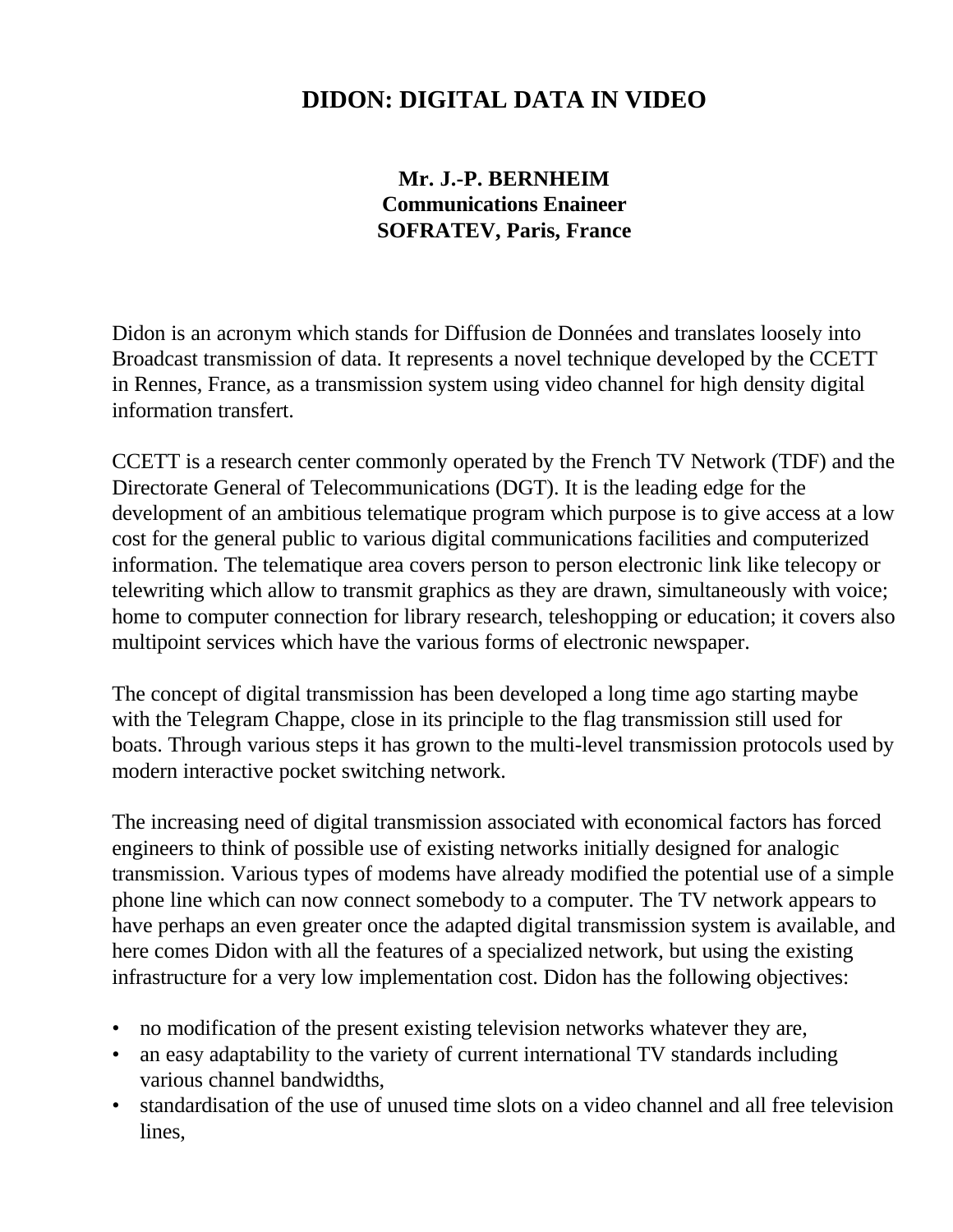• possibility to share easily the high bit rates (in the range of 3 megabits/second) between a large number of possible applications. Packet data broadcasting give an easy solution to this problem, to be transparent, which means at the level of the network, not to have to know about any application, nor to impose any form of specific constraint to anyone.

The packet data broadcasting concept consists of making packets from the incoming data and of puting on each packet a prefix or header which will allow to handle it in a completely autonomous way. One packet is put on each free line of the television signal.

Didon is a multiplexing system which optimizes the use of a video channel by adding a data packet on each free line of the video signal.

#### **1 - Principal characteristics of the data packet**

The prefix, the purpose of which is to provide for the management of the packet is to provide for the management of the packet, consists in 8 bytes: two are used for bit synchronization, one for the byte synchronization, three convey the code identifying the channel, including its protection, one conveys the continuity check, and the eighth defines the format (or the length of the line). The clock frequency is matched to the channel bandwidth. "Non return to zero" (NRZ) modulation is used, shaped inder to adapt the spectral energy distribution to the transmission channel.

Illustration number one

### **2 - Throughput**

In all the different TV systems, 525 lines 60 Hz and 625 lines 50 Hz, the time of a line is very close to 64 microseconds. The active part of the line or the usable time is 50 microseconds, therefore the amount of bytes which can be transmitted in this time is directly related to the bit frequency. Because of bandwidth characteristic and Shannon limitations, the packet size varies from 28 bytes corresponding to the bit frequency of 4.35 MHz to 40 bytes corresponding to a 6.03 MHz frequency. However the equipment has been designed to accept any frequency from 1 MHz to 7 MHz. Shannon at the one end, and economical factors at the other limit the excursion.

Today the bit frequency is 5.72 MHz, in the U.S., for the teletext experiment made by two TV stations in Los Angeles (the PBS affiliate, KCET-Channel 28 and the CBS affiliate, KNXT-Channel 2). Because of an FCC authorisation for the use of two lines only, lines 15 and 16, the header used is a short header of 5 bytes, with two bytes for bit synchronization, one byte (0010001) for byte synchronization and a short header identification, and two bytes for channel identification.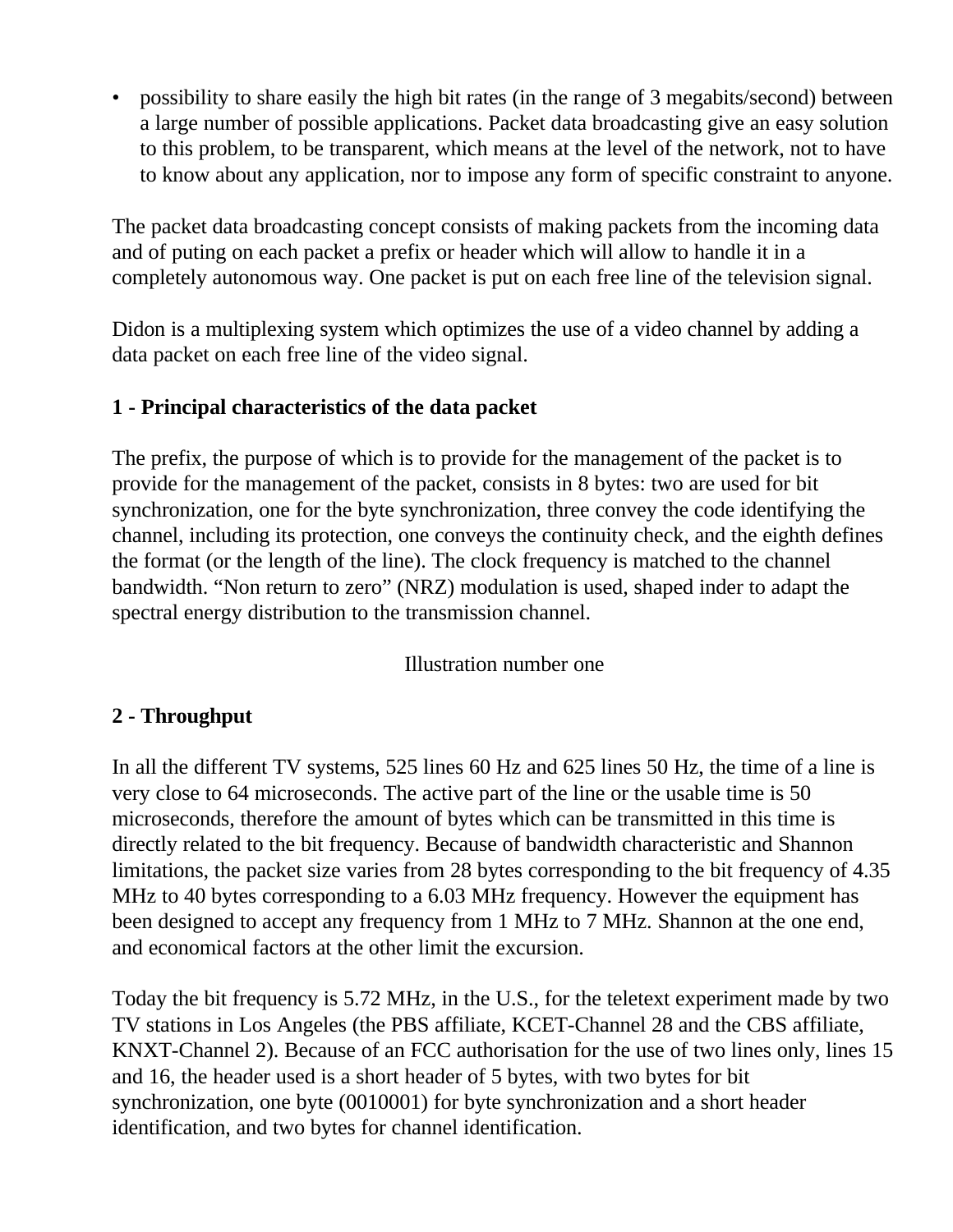Each packet contents 31 bytes of information for a total throughput of 29.76 kbit/s. broadcast simultaneously with no disruption of the normal video program.

For a full channel use of Didon the total throughput, depending on the bit frequency selected will range from 2 to 3 megabits per second.

### **3 - The multiplexing equipment**

The Didon multiplexer needs a video in, one or more data input and provides the multiplexed signal. In case of the full channel use the video in will be a pattern generator or any clean synchronized video signal.

The following parameters are accessible and need to be selected, fixed or trimmed:

- bit frequency with an internal crystal or an outside frequency generator,
- maximum packet size, clearly related to the first parameter,
- header length and type (11100111 for the long header)
- number and position of the insertion lines
- data channel identificators, i.d. the 2 or 3 byte identification in the header.

For a multi channel Didon, the total throughput has to be shared between the different channels. This is assured by two different means. First a maximum speed can be assigned to one channel. Second, a relative priority can be given to the different channels. With these two selections you can assign a 19200 bit/s speed to a channel at a requested time without wasting the always limited resource, when the channel is temporarily unused.

### Illustration number two

For the case of the non-continuous use of a channel you can also select to a partially fullpacket or wait for the following data.

A new type of Didon equipment is under development at present time, it is a data bridge. This will offer an extra capability: checking the video in for possible data and selective transmission.

## **4 - Measuring equipment**

As the video-data multiplex signal can be corrupted at the source or during broadcast, or at reception, the introduction and development of services using data broadcasting requires certain equipment specifications, and a clear determination of the broadcast conditions within which data reception is expected to be correct.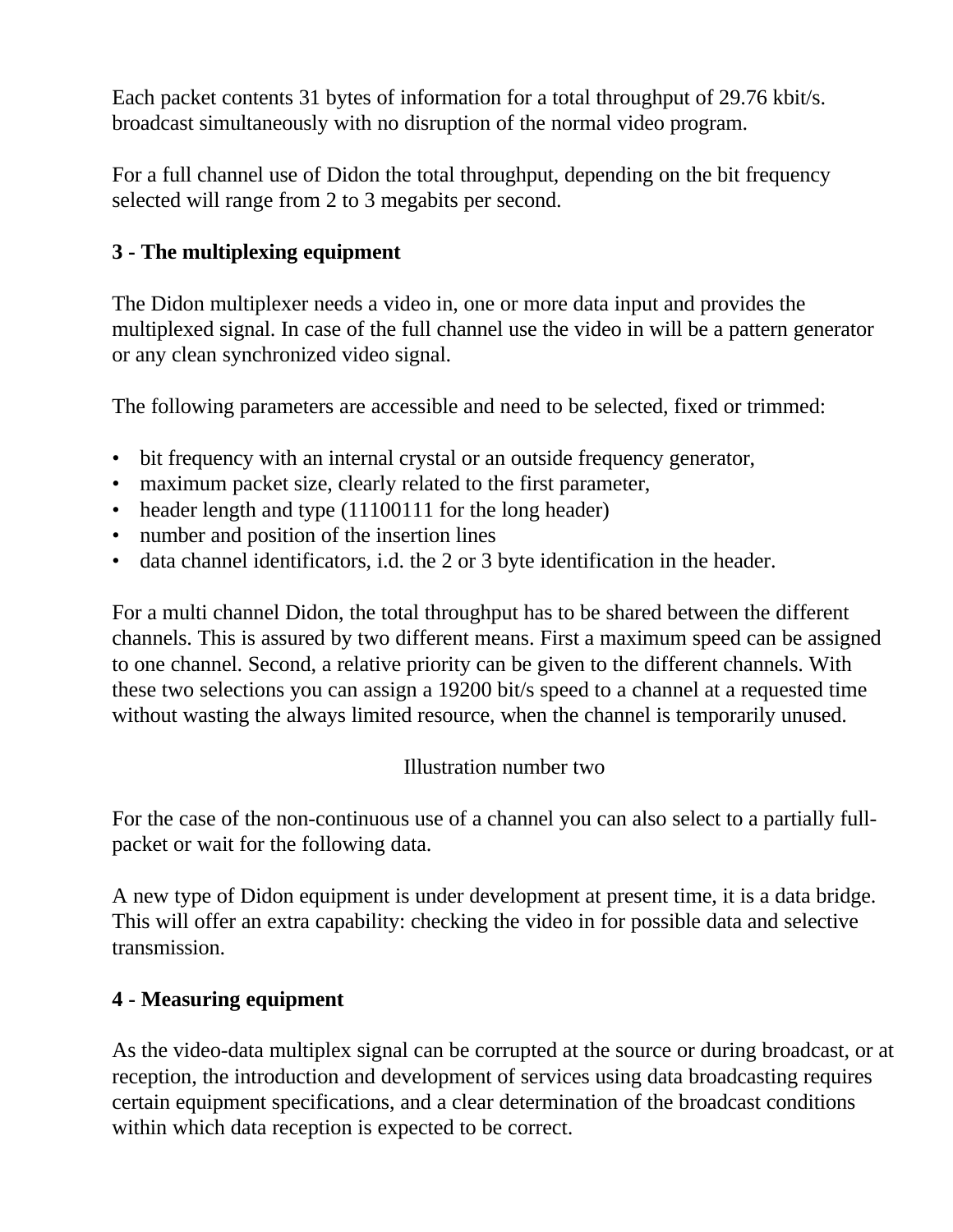Corruption of the digital information is easy to detect and to measure. A pseudo-random polynomial information covering the entire range of possible configuration is transmitted and at the reception end compared with the polynomial generated locally. A digital measuring equipment (Enertec 5736) calculates error rate and loss rate. A packet is lost when the header has been corrupted so far that the Hamming protection used cannot restore it.

The quality of the analogic signal video-data has a direct influence on the error rate and loss rate. The 2T pulse and noise measurement line does not always provide sufficient information, so the eye pattern measurement is used. The eye pattern is obtained, on an oscilloscope, by surimposing the data signals during successive time intervals.

### Illustration number 3

The way the eye pattern is interpreted is linked to the way the demodulator of the data receiver works. The demodulator determines a slicing level to distinguish between logical one and zero states, and a sampling time for the bit value to be memorised.

Consequently, the most important parameters which can be measured on the eye diagram are: first, the eye height, which is the aperture height at the sampling instant expressed as a percentage of the difference between the steady state one and zero levels; and second, the eye width which indicates the sensitivity of the data signal to sampling instant errors.

### **5 - Reception circuits**

The reception function is the extraction of the data from the video signal. This function includes two kinds of signal processing: one essentially analog performed by the demodulator, the other digital performed by the demultiplexer.

For interchangeability purposes, a standardized interface between the demodulator and the demultiplexer has been defined. This interface is composed of three signals:

- DS: serial data
- HD: data clock
- VAL: validation signal.

The main functions of the demodulator are:

- amplification of the video signal
- extraction of video synchronization
- recognition fo packet presence and delivery of the validation signal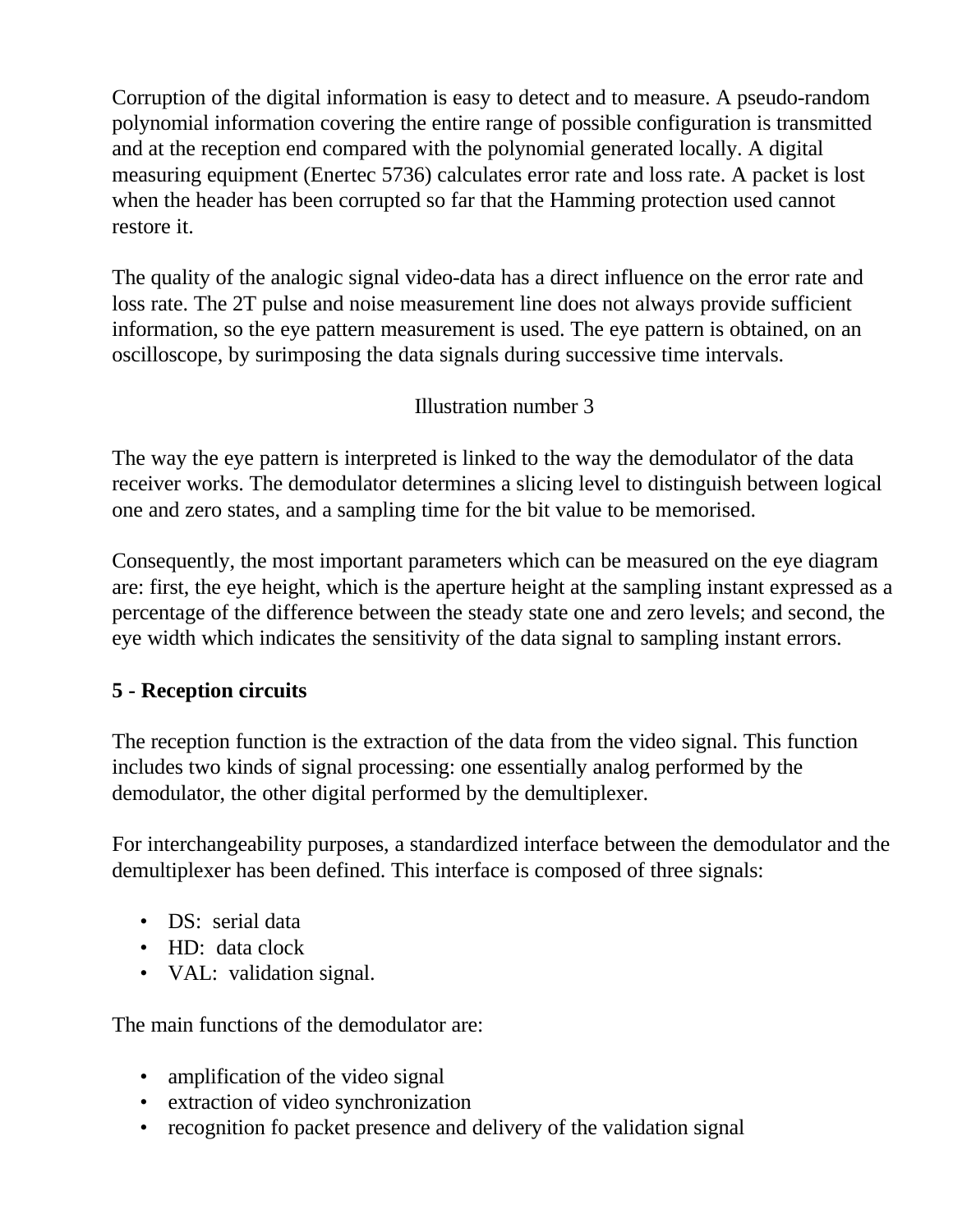- determination of the data slicing level
- recovery of the bit frequency.

The demodulator quality is critical to the overall system performance. The demodulators were designed with the use of bipolar linear technology, and can operate at bit rates ranging from 3.5 to 7 MHz, as required by local. broadcast characteristics.

The main functions of the demultiplexer are:

- detection of the framing code
- selection of a digital channel
- check of packet sequencing
- use of format byte for data delivery.

Three manufacturers are currently producing the demodulator and the demultiplexer circuits: Texas Instruments France and RTC (a Philips subsidiary) offer a set of two circuits, Thomson offers three circuits for the same function, 2 for the demodulator and 1 for the demultiplexer.

### **DIDON: TODAY'S USES**

As far as the data packet is concerned, broadcast is somewhat different from both video transmission and more classical data transmission. I would like to illustrate the potential and reality of Didon by providing some examples of the way Didon is used today.

#### **A - Teletext or electronic magazines**

Didon is currently used for broadcast teletext in various parts of the world: France, Belgique, Germany, Italy, Spain, Portugal, Australia, United States, Venezuela and more. This shows its adaptability to different TV standards.

A teletext magazine is a package of information pages, each page being a TV screen filled with alpha-mosaic and text information. Currently, KCET (PBS) and KNXT (CBS), in Los Angeles, broadcast a 80-page magazine on news, TV programs, games, events, weather, traffic ... The magazine can be updated or modified every minute. It is stored in a microcomputer who feeds a data channel of the Didon multiplexer, or a cyclic base with a programmable sequence of pages. The viewer has a modified TV set with the Didon chips and the Antiope chips (data interpretation and video generator) organized around a microprocessor. The typical push button sequence would be: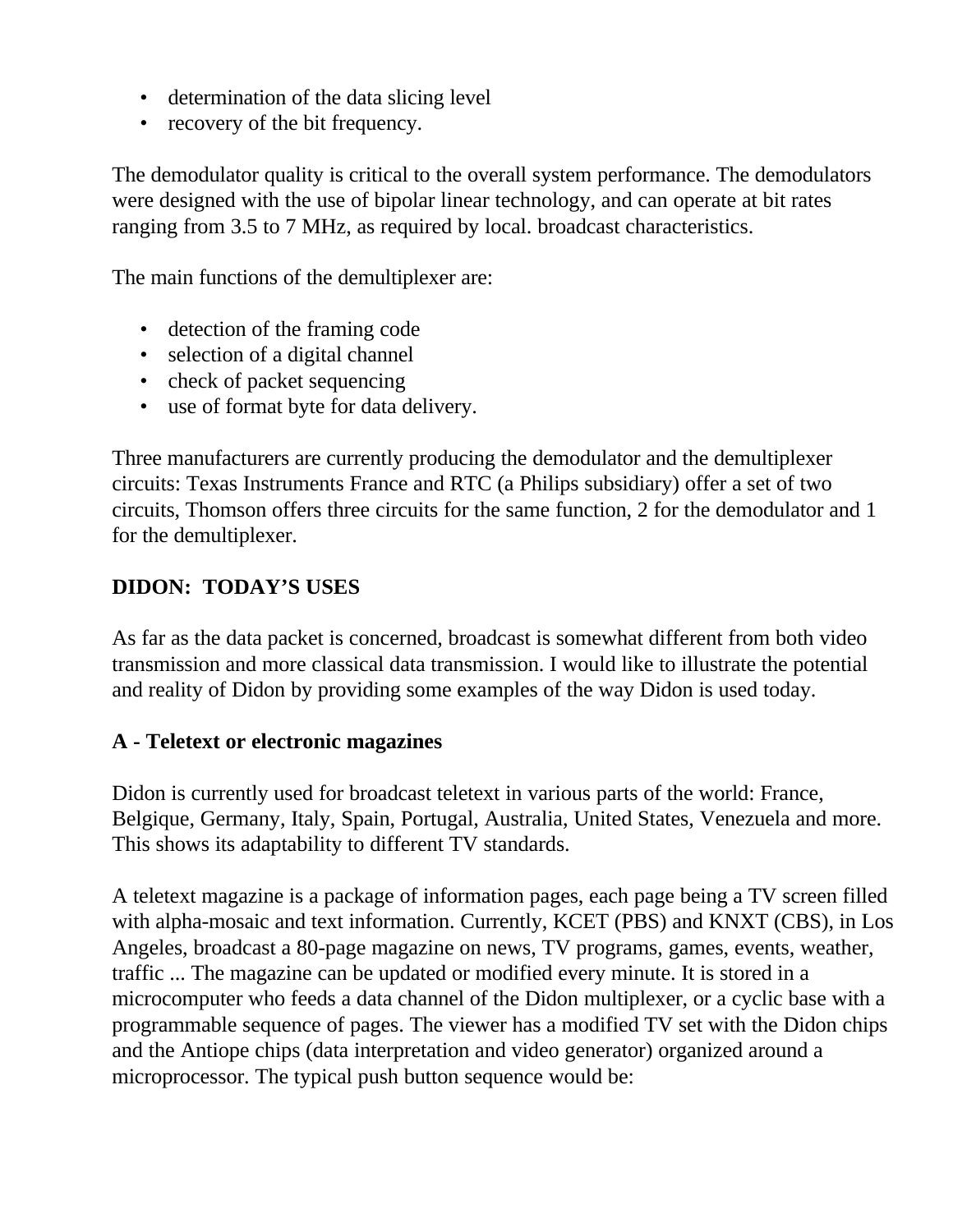- select the correct TV channel
- enter magazine number (the 2 or 3 bytes of the data channel)
- enter page number or first enter index for the contents of the magazine.

The major advantage of teletext over other information system resides in different factors:

- the system is never overloaded. 3,000 people can request the same piece of information
- information can be updated by an operator or a computer
- the waiting time for a request is only a matter of seconds.

#### **B - Program or picture related data**

Epeos is another acronym related to the central of home video recorder and describing the following. Didon is used to transmit in the blanking interval a special identification sequence. This sequence received by the proper decoder will be compared with the recording request of the user, and then eventually starts or stops the recording equipment. By an adequate sequencing anyone can request the recording of either specific program, or type of programs, like cartoons, news, feature or cooking lessons. The decoder developed by the CCETT can even "watch" several channels simultaneously but record only one.



Fig. 1. --- Principal characteristics of the data packet in the Didon system.

### **FIGURE NUMBER ONE**